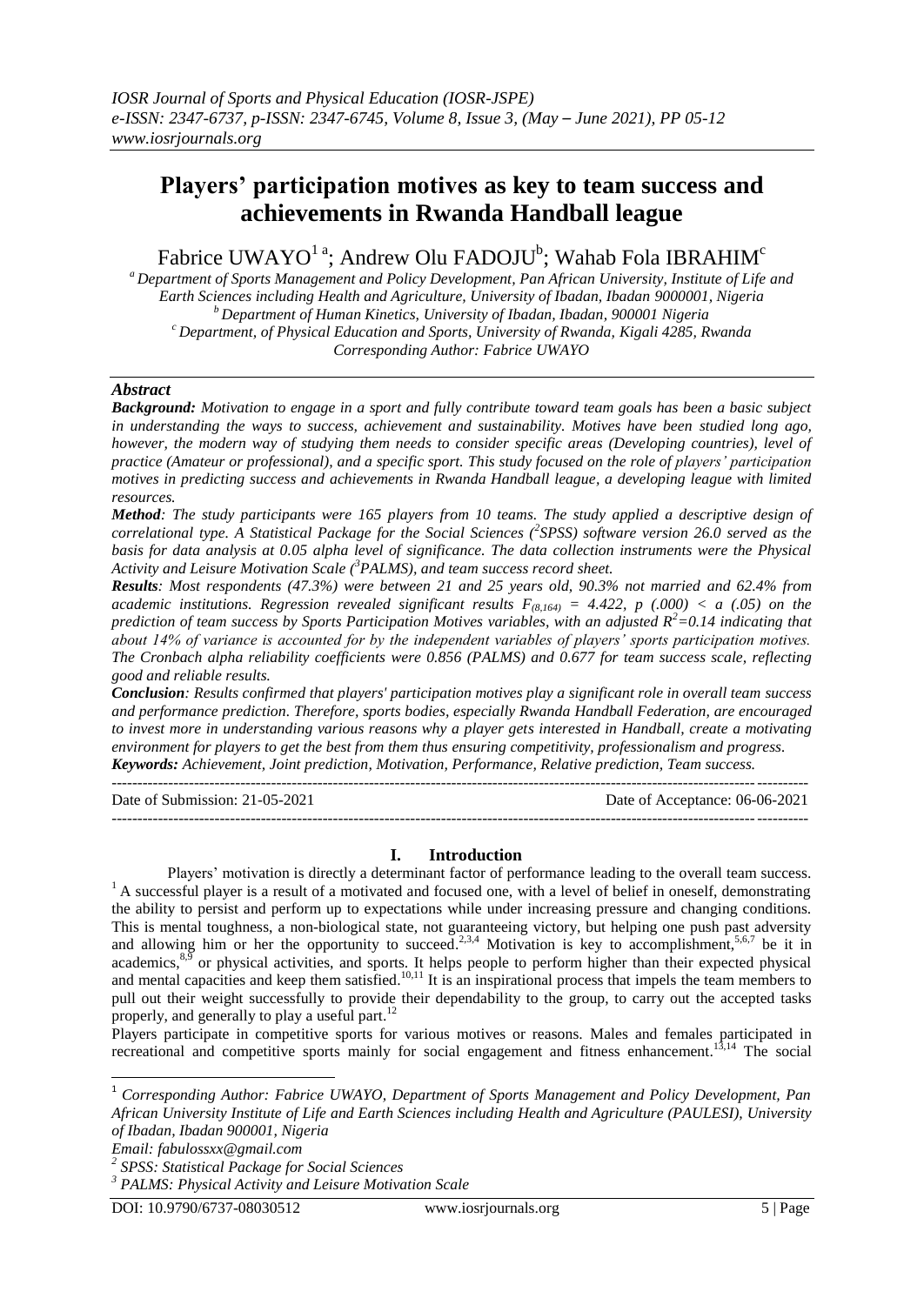setting is also a directing agent toward a sport.<sup>15,16,17</sup> Parents' and older siblings' qualities were predictive of younger siblings' interests, skills, and sports participation. <sup>18</sup> Sport participation motives are mainly psychological per the self-determination theory**,** <sup>19</sup> where one engages in a sport to satisfy his or her need to maximize competence, autonomy, and relatedness. Thus, essential psychological needs satisfaction has been proven to have a direct positive effect on players' engagement and, in turn, an indirect effect mediated by players' self-motivation. 20

# **1.1. Concept of Players' Motivation**

Modern sport is taken as a sector demanding enough reasons supporting the technical potential to get one engaged in. Players' motives were studied using 2 model motivations: Intrinsic, coming and acting within the individual player, and the extrinsic or external boost to participate in sports. Players intrinsically motivated do play for personal gratification while those extrinsically motivated participate in sport to obtain tangible benefits such as material and social rewards.; thus, they do it to get a reward or avoid punishment. Bostan and Dörnyei<sup>21,22</sup> mentioned three types of intrinsic motivation concerning sports involvement, namely the motivation for stimulating experiences, gaining knowledge, and accomplishing things. Players extrinsically motivated may be engaged depending on four extrinsic regulations. They may value the activity (identified regulation) reflecting the possession of a more self-determined motivational orientation, they may also do the activity to avoid feelings of guilt (introjected regulation) or because of some external demand or reward contingency which is external regulation, $^{23}$  and via integrated regulation, a self-examination internalizing and assimilating the reasons behind an action. In addition to the obvious affective consequences of intrinsic motivation, being engaged in sports out of enjoyment and fun is an important determinant of sport persistence and performance; this is the drive to have an inner feeling to work hard toward achieving desired goals leading to projected achievement. 24,25

Players were found to experience a reluctant behavior toward a sport; this is amotivation<sup>26</sup>, constituting a mindset in which people lack either a sense of efficacy or a sense of control for attaining the desired outcome; thus, they are not able to regulate themselves for their behavior. Amotivation leads to less motivated players limiting the ability to contribute their potential and their hard work to improve technical competencies and tactical instructions. This decreases intrinsic motivation and increases external attachment to other sports apart from one in practice or any further engagement taken as a substitute of the current. Amotivated individuals experience feelings of incompetence, expectancies of uncontrollability, and perform activities without purpose.<sup>26</sup>

According to Harolle & Klay<sup>27</sup>, players are the foundation of and an integral aspect of the success of sports organizations, as their distinctive skills cannot be reproduced. This is a base for the need to know why individual players participate in sport, their motivation as an indicator for further development and performance assessment. This is founded on the established motivational climate whether mastery task-oriented meant to be positively reinforcing as a result of hard work, progress, peer assistance, and belief in potential complementarity; or competitive ego-oriented, a suing climate, reward on potential and regular teammates hustle for coach's recognition.<sup>28</sup>

# 1.2. **Role of Coaches in Players' Motivation and team achievement**

The coach's role is explained by two recognized interpersonal coaching styles in sports: the autonomysupportive coaching style and the controlling coaching style per the self-determination theory.<sup>29,30</sup> The autonomy-supportive style reflects a coach who takes the players' perspective and provides explanatory rationales when prescribing action, providing as much choice as possible in the situation. Besides, the controlling coach assigns tasks and activities without input from players, showing little interest in how the last see things, and assuming a mantle of infallibility and imperviousness to questioning.<sup>30</sup> The autonomy-supportive style is motivating and encouraging players' exploration of their potential, thus satisfying their inner drives to compete. It is more democratic and fostering an open relationship between a coach and his players.<sup>31</sup> It provides chances for improved collaboration leading to the accelerated achievement of set goals. A positive correlation was found between autonomy-supportive behavior with the psychological needs of competence and commitment of players, and the autonomy-supportive behaviors were a predictor of the psychological needs and commitment of players.<sup>32</sup> The controlling coaching style is comparable to authoritarianism, limiting players' expression and pushing them to work under pressure. The controlling coaching behaviors were tipped to potentially contribute to athlete perfectionism, shaping athlete motivational regulations, and possibly increasing athlete burnout.<sup>33</sup>

According to Bhavsar et al,  $34$  autonomous, competent, recognized, and accepted players will display active engagement and persistence in various activities in training and competition and will report more positive physical and psychological health states. The success of a player can be described as the state of achieving excellence in his career demonstrated through performance on the field, level of play, and wealth maximization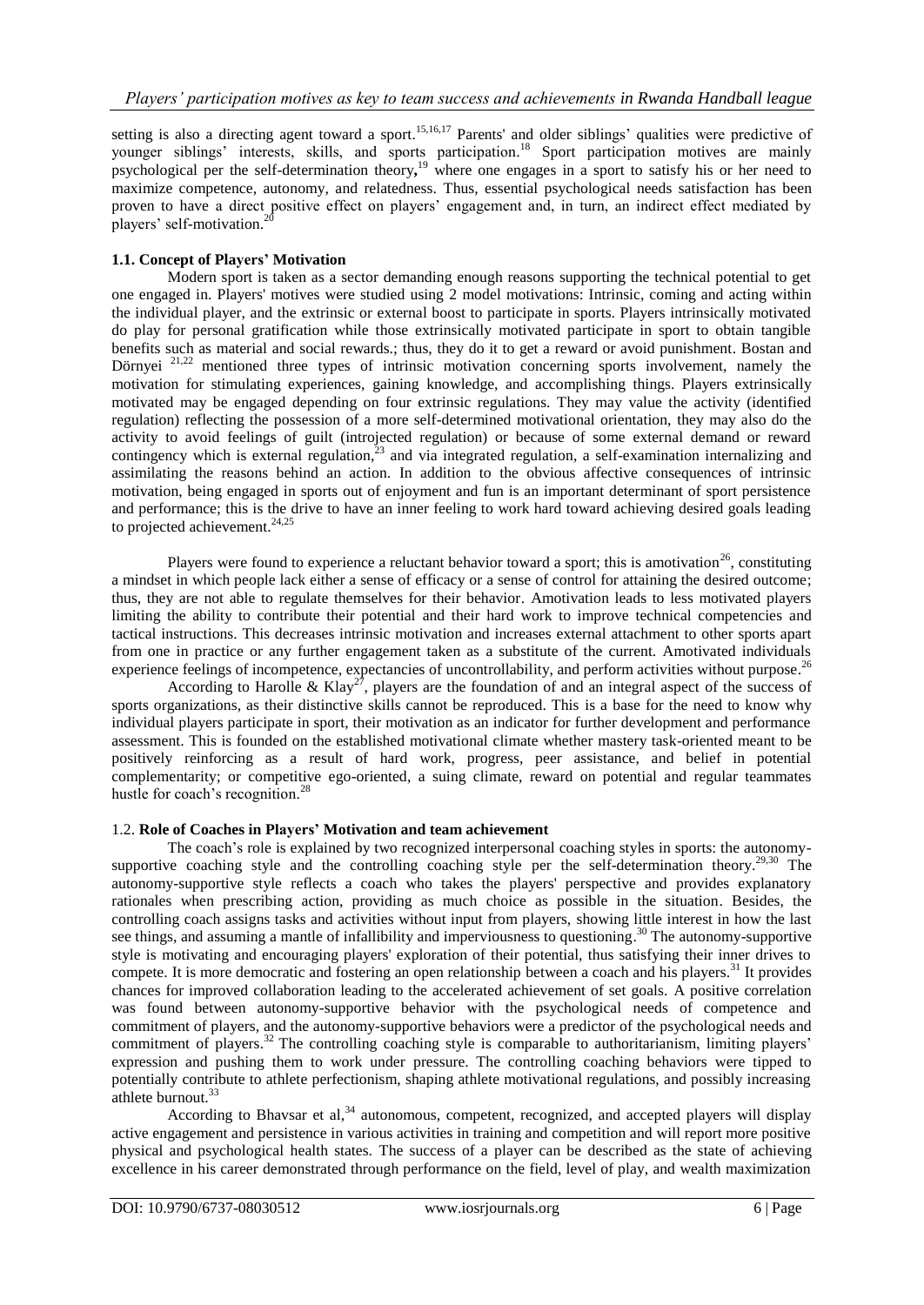# *Players' participation motives as key to team success and achievements in Rwanda Handball league*

through play.<sup>35</sup> This success is a result of effective use of physical, technical, and psychological potentials of the player, all monitored by the social surrounding, sporting resources, and high-level career aspiration drives; all operating to the successful use of the specific skill set and technique required to be successful in a particular sport. A range of physical and mental components lead to effective execution in sports,<sup>36,37</sup> and each sport and activity obliges a particular set of these abilities, meaning that being effective in one sport does not essentially make one effective in another, as victory requires an entirety run of components to come together and interact in the right way. 38

This study explored the motives of Rwanda Handball league players, a general view on the effect of such motives on their performance. It focused on:

 The investigation of the occurrence of joint and relative prediction of sports participation motives on team success in Rwanda Handball League.

 The exploration of the difference in participation motives of players playing for schools, governmentowned teams, and private bodies' teams in the Rwanda Handball league.

The following null hypotheses were formulated and tested:

**H01:** There is no significant joint prediction of sports participation motives (competition, psychological conditions, enjoyment, affiliation, mastery, others expectation, physical condition, appearance) on team success in Rwanda Handball League.

**H02:** There is no significant relative prediction of competition, psychological conditions, enjoyment, affiliation, mastery, others expectation, physical condition, and appearance on team success in Rwanda Handball League.

**H03:** There is no significant difference in participation motives of players playing for schools, governmentowned teams, and private bodies' teams in the Rwanda Handball league.

# **II. Methods**

# **2.1. Population, Design, and Ethics**

This study used the total enumerators sampling technique. Participants were 165 players from 10 teams registered to play Rwanda handball league 2019/2020 season. This study applied a descriptive design of correlation type. Descriptive correlational studies focus on studying the relationship between the predictor variable and the outcome variable. In this study, the researcher employed a descriptive survey to investigate the demography of study participants while the regressions and correlations were used to study the variables predicting the success of handball teams in the Rwanda handball league through the analysis of players' motives to play handball as the considered predictors of team success. This study's proposal passed through an ethical assessment process. The proposal was defended, improved, and approved by the ethical committee of the Department of sports management and policy development of PAULESI. It was later approved by the Institute academic board and the Rwanda Handball federation. The researcher formally, with authorization from the federation, contacted team presidents and provided adequate information about the contribution of possible outcomes to the concerned population to ensure full cooperation. Informed consent was signed by respondents. The authors quoted in this study were adequately recognized through citations and references.

### **2.2. Instruments and Data Collection Procedures**

We used a Kinyarwanda translated model of Physical Activity and Leisure Motivation Scale, named Sport Participation Motives Questionnaire (SPMQ) in this study, a tool adopted as used in the study to investigate the participation for physical activity and exercise using physical activity and leisure motivation scale,<sup>39</sup> a forty items tool with eight subscales (Appearance, Psychological conditions, Enjoyment, Affiliation, Mastery, Competition Ego, Physical Condition, Others Expectation). A team success record sheet, a tool designed to record team successes retrieved from team statistics records for the past three seasons of the Rwanda handball league, facilitated the design and completion of team success and achievement scale of the dependent variable.

The validity of instruments was examined by the lecturers of human kinetics and considered after proposal defense. The PALMS was adopted as used and validated in Chowdhury<sup>39</sup>. Reliability entails whether a tool provides stable and consistent results. <sup>40</sup> Cronbach alpha, a measure used to assess the internal consistency of a scale or test items was applied and the reliability coefficient for Sports participation motives (PALMS) was 0.856 and 0.677 for the Team success scale, all reliable.

# **2.3. Statistical Analysis**

A Statistical Package for the Social Sciences software version 26.0 (IBM SPSS, Chicago, USA) served as the data analysis tool. All hypotheses were tested at 0.05 alpha level of significance. Regressions were used to test hypothesis 1 for joint prediction and 2 for relative prediction of team success by participation motives. The analysis of variance was used to determine differences in motives concerning team ownership tested in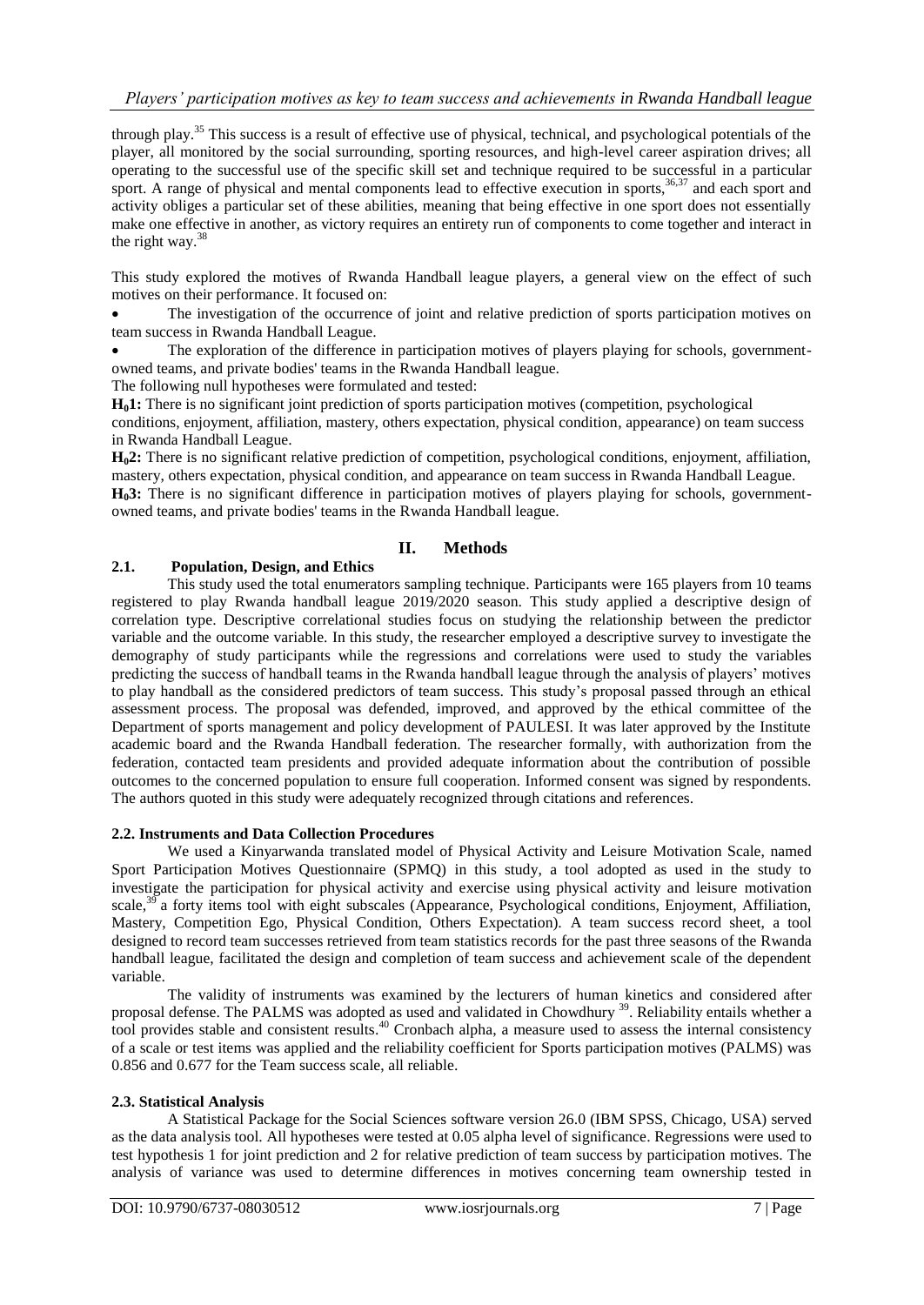hypothesis 3. The correlation was stipulated to determine the interrelationship between participation motives. The results were presented in tables. This study used quantitative data. Descriptive statistics, including frequencies and percentages, were computed.

### **III. Results**

### **3.1. Sociodemographic description of the respondents**

Table 1 highlights the demographics of respondents. Total participants were  $N=175$  with 165 valid, all were male. 90.3% were single while 9.7% were married. The age of participants ranged from 15 years to 40 years, with 30.3 % between 15 to 20 years old, 47.3% ranging between 21 and 25 years old, 13.9% ranging from 26 to 30 years old, 6.7% have between 31 to 40 years old and lastly 1.8% are above 40. Regarding team ownership, 28.5 % of all the teams belong to public bodies, 9.1% to private bodies, and 62.5% to schools. About playing experience, 45.4% played handball for less than 3 years, 28.4 played between 4 to 6 years, 13.8% played between 7 to 10 years, 5.4% between 11 to 15 years, and 6% above 15 years.

| Table 1:<br>Sociodemographic characteristics of respondents |     |       |  |  |  |  |
|-------------------------------------------------------------|-----|-------|--|--|--|--|
|                                                             |     |       |  |  |  |  |
| <b>Marital status</b>                                       |     |       |  |  |  |  |
| Married                                                     | 16  | 9.7   |  |  |  |  |
| Single                                                      | 149 | 90.3  |  |  |  |  |
| <b>Age Group</b>                                            |     |       |  |  |  |  |
| $15 - 20$                                                   | 50  | 30.3  |  |  |  |  |
| $21 - 25$                                                   | 78  | 47.3  |  |  |  |  |
| $26 - 30$                                                   | 23  | 13.9  |  |  |  |  |
| $31-40$                                                     | 11  | 6.7   |  |  |  |  |
| 40<                                                         | 3   | 1.8   |  |  |  |  |
| <b>Team Ownership</b>                                       |     |       |  |  |  |  |
| Public body                                                 | 47  | 28.5  |  |  |  |  |
| Academic Institution                                        | 103 | 62.4  |  |  |  |  |
| Private Body                                                | 15  | 9.1   |  |  |  |  |
| <b>Playing Experience</b>                                   |     |       |  |  |  |  |
| Less than 3 years                                           | 75  | 45.4  |  |  |  |  |
| $4-6$                                                       | 47  | 28.4  |  |  |  |  |
| $7-10$                                                      | 24  | 13.8  |  |  |  |  |
| $11 - 15$                                                   | 9   | 5.4   |  |  |  |  |
| Above 15                                                    | 10  | 6     |  |  |  |  |
| Total                                                       | 165 | 100.0 |  |  |  |  |

#### **3.2. Results obtained for the first hypothesis**

**H01:** There is no significant joint prediction of sports participation motives (competition, psychological conditions, enjoyment, affiliation, mastery, others expectation, physical condition, appearance) on team success in Rwanda Handball League.

As indicated in table 2, it was found that the linear combination of sports participation motives (competition, psychological conditions, enjoyment, affiliation, mastery, others expectation, physical condition, appearance) tested significant,  $F_{(8,164)} = 4.422$ , p (.000) < a (0.05), on team success in Rwanda Handball League. The result yielded a coefficient of multiple regression of R=0.43, multiple R-square of 0.19, and an adjusted  $R^2$ =0.14 indicating that about 14% of the variance was accounted for by the independent variables. This implied that sports participation motives of competition, psychological conditions, enjoyment, affiliation, mastery, others expectation, physical condition, appearance predicted team success in Rwanda Handball League. Hence, the null hypothesis was rejected.

#### **Table 2:** Summary of regression of joint prediction of sports participation motives on team success in Rwanda Handball League Sports participation motives

| sports participation motives |                |                                |             |       |      |
|------------------------------|----------------|--------------------------------|-------------|-------|------|
| Model                        | Sum of Squares | Df                             | Mean Square |       | Sig. |
| Regression                   | 466.658        |                                | 58.332      | 4.422 | .000 |
| Residual                     | 2057.790       | 156                            | 13.191      |       |      |
| Total                        | 2524.448       | 164                            |             |       |      |
| Multiple $R: 0.43$           | $R^2:0.19$     | Adjusted $\mathbb{R}^2$ : 0.14 |             |       |      |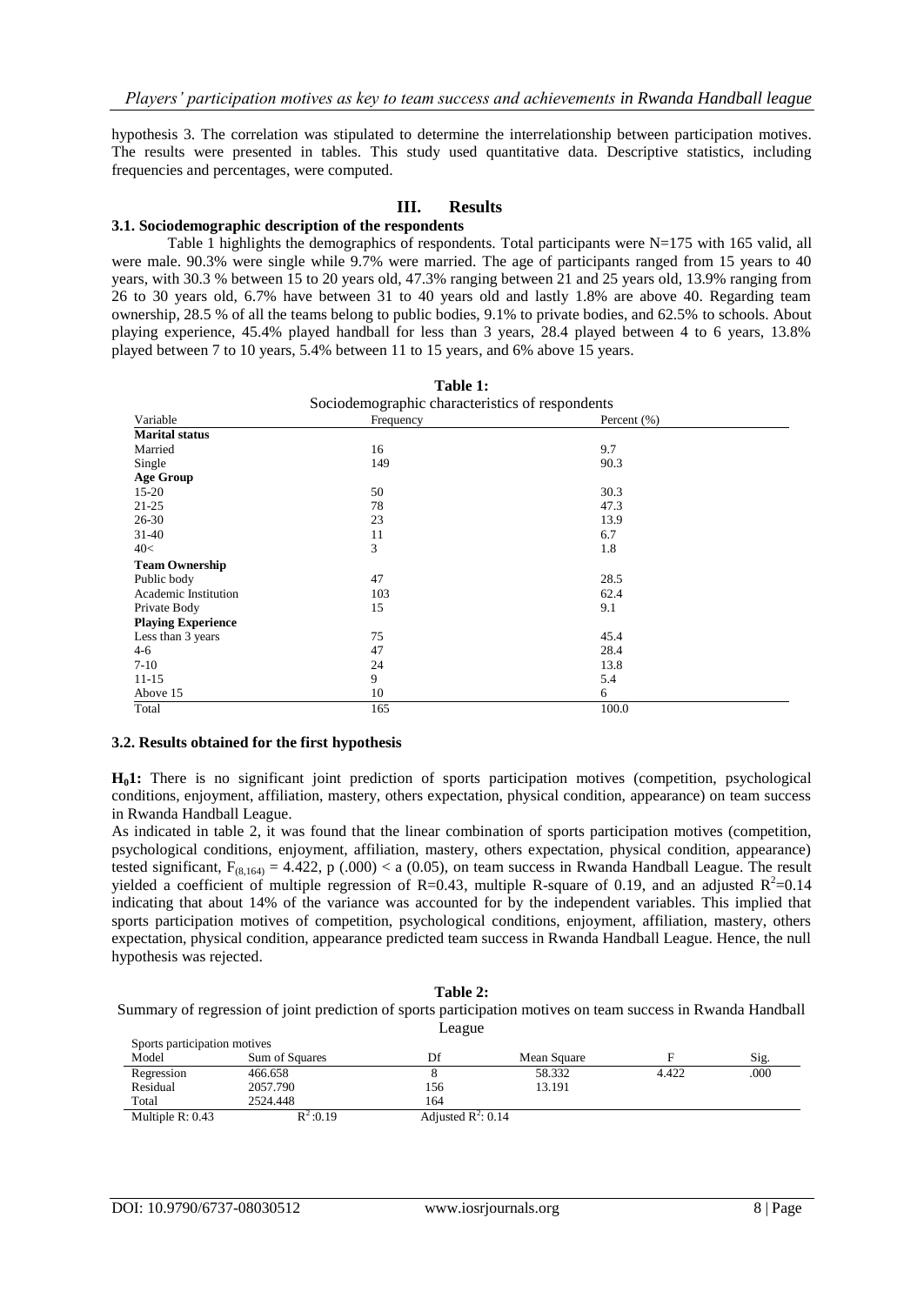The inter-correlation matrix of the relationship between sports participation motives variables in table 3 demonstrated that many correlation coefficients are weak. Only two variables, enjoyment & mastery  $(0.53^{**})$ and enjoyment and affiliation  $(0.56^{**})$  have a moderate correlation.

| .                                                                                            |       |                 |             |            |             |           |           |           |            |    |
|----------------------------------------------------------------------------------------------|-------|-----------------|-------------|------------|-------------|-----------|-----------|-----------|------------|----|
| Correlation matrix of the relationship among players' sports participation motives variables |       |                 |             |            |             |           |           |           |            |    |
| <sup>4</sup> Sub-scales                                                                      | Mean  | <sup>5</sup> SD | <b>CT</b>   | <b>PSC</b> | EJ          | AF        | МA        | OЕ        | <b>PHC</b> | AP |
| <b>CT</b>                                                                                    | 14.31 | 3.68            |             |            |             |           |           |           |            |    |
| <b>PSC</b>                                                                                   | 15.26 | 5.49            | $0.29***$   |            |             |           |           |           |            |    |
| EJ                                                                                           | 17.02 | 2.88            | $0.47***$   | $0.41***$  |             |           |           |           |            |    |
| AF                                                                                           | 16.18 | 4.93            | $0.43***$   | $0.21$ **  | $0.56^{**}$ |           |           |           |            |    |
| MA                                                                                           | 16.61 | 2.48            | $0.50^{**}$ | $0.30**$   | $0.53***$   | $0.45***$ |           |           |            |    |
| <b>OE</b>                                                                                    | 11.22 | 3.24            | $0.41***$   | $0.24***$  | $0.32***$   | $0.17***$ | $0.38***$ |           |            |    |
| <b>PHC</b>                                                                                   | 16.55 | 3.29            | $0.30***$   | $0.29***$  | $0.44***$   | $0.36***$ | $0.48***$ | $0.28***$ |            |    |
| AP                                                                                           | 20.21 | 4.10            | $0.46$ **   | $0.41***$  | $0.36***$   | $0.27***$ | $0.41***$ | $0.55***$ | $0.41***$  |    |

**Table 3:**

\*\*Correlation is significant at 0.01 (2-tailed); \*Correlation is significant at 0.05 (2-tailed)

# **3.3. Results obtained for the second hypothesis**

**H02:** There is no significant relative prediction of competition, psychological conditions, enjoyment, affiliation, mastery, others expectation, physical condition and appearance on team success in Rwanda Handball League. As indicated in the table 4, mastery tested significant  $(6=0.305, t=3.128, p<0.05)$ , contrary to competition (ß=0.081, t=0.852, *p*>0.05), psychological conditions (ß=0.086, t=1.015, *p*>0.05), enjoyment (ß=0.105, t=1.012, *p*>0.05), affiliation (ß=0.102, t=1.099, *p*>0.05), others expectation (ß=0.003, t=0.031, *p*>0.05), physical condition ( $\beta$ =0.010, t=0.104, *p*>0.05) and appearance ( $\beta$ =0.086, t=0.863, *p*>0.05) all being not significant. Hence, the null hypothesis that there is no significant relative prediction of mastery on team success in Rwanda Handball League was rejected.

|                                                                                                        |                | Table 4:        |                |       |                  |          |
|--------------------------------------------------------------------------------------------------------|----------------|-----------------|----------------|-------|------------------|----------|
| Summary of regression of relative prediction of sports participation motives on team success in Rwanda |                |                 |                |       |                  |          |
|                                                                                                        |                | Handball League |                |       |                  |          |
| Variables                                                                                              | Unstandardized |                 | Standardized   |       |                  |          |
| (sub-scales)                                                                                           | coefficients   |                 | coefficients   |       | Sig.             |          |
|                                                                                                        | B              | Std.            | Beta $(\beta)$ | t     | (p value) Remark |          |
|                                                                                                        |                | Error           |                |       |                  |          |
| (Constant)                                                                                             | 17.929         | 2.166           |                | 8.276 | .000             |          |
| Competition                                                                                            | .086           | .101            | .081           | .852  | .396             | Not Sig. |
| Psychological conditions                                                                               | .061           | .060            | .086           | 1.015 | .312             | Not Sig. |
| Enjoyment                                                                                              | .144           | .142            | .105           | 1.012 | .313             | Not Sig. |
| <b>Affiliation</b>                                                                                     | .081           | .074            | .102           | 1.099 | .274             | Not Sig. |
| <b>Mastery</b>                                                                                         | .483           | .155            | .305           | 3.128 | .002             | Sig.     |
| Others expectation                                                                                     | .003           | .109            | .003           | .031  | .976             | Not Sig. |
| Physical condition                                                                                     | .012           | .117            | .010           | .104  | .917             | Not Sig. |
| Appearance                                                                                             | .071           | .082            | .086           | .863  | .389             | Not Sig. |

*\*Significant at p<0.05*

# **3.4. Results obtained for the third hypothesis**

**H03**: There is no significant difference in participation motives of players playing for schools, governmentowned teams, and private bodies' teams in the Rwanda Handball league.

Table 5 shows test results for sport participation motives not being significantly different for at least one of the different team ownerships. With  $F_{(33,162)} = 0.031$ ,  $p(0.969) > 0.05$ , indicating a non-significant difference between team ownership thus no significant difference was observed.

1

<sup>4</sup>Abbreviations: Competition (CT), Psychological conditions (PSC), Enjoyment (EJ), Affiliation (AF), Mastery (MA), Others Expectation (OE), Physical Condition (PHC), Appearance (AP).

<sup>&</sup>lt;sup>5</sup> SD: Standard Deviation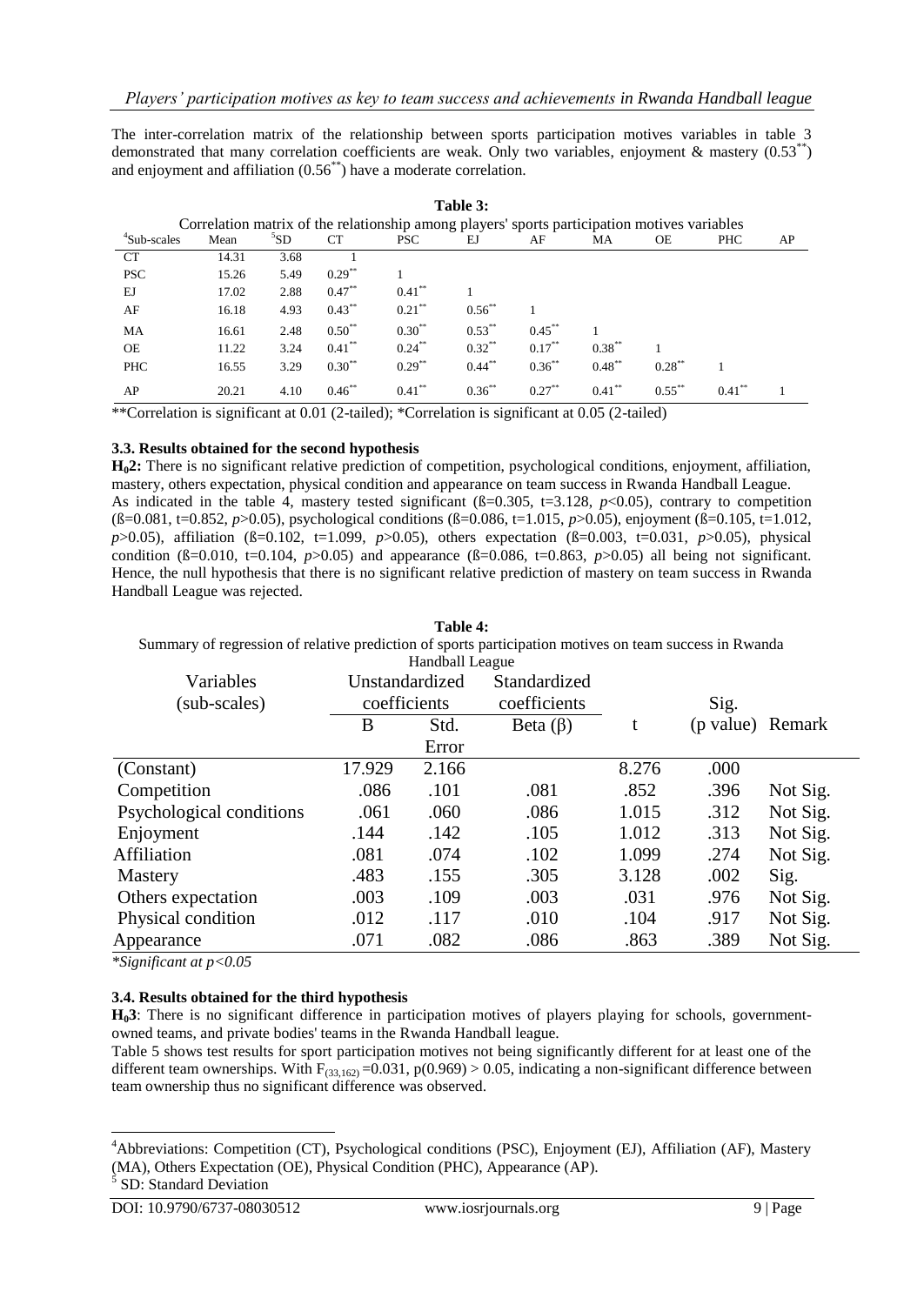| Sports participation motives | Sum of Squares | df                      | Mean Square | Е    | Sig. |
|------------------------------|----------------|-------------------------|-------------|------|------|
| Between Groups               | .018           | $\mathbf{\overline{3}}$ | .009        | .031 | .969 |
| Within Groups                | 46.287         | 162                     | .286        |      |      |
| Total                        | 46.305         | 164                     |             |      |      |

### **Table 5:** ANOVA for the significant difference in sports participation motives concerning team ownership

# **IV. Discussion**

This study provided oversight of the role of motivation in team success in the Rwandan setting. It also provided the usefulness of the Physical activity and leisure motivation scale in Rwanda. Our results from hypothesis 1 confirmed the significant joint predicting ability of motives variables to team success. It corroborates with the finding of Cerasoli et  $al$ ,<sup>41</sup> where intrinsic motivation predicted more unique variance in quality of performance, while incentives were a better predictor of the quantity of performance. It is in line with results where highly achievement-motivated athletes gained more from competence satisfaction in terms of flow than athletes with a low achievement motive did, also highly affiliation-motivated with satisfied social relatedness reported higher positive affect and lower exercise addiction scores than those with a low motive<sup>42</sup>. Also, Garcia-Mas et. al,<sup>43</sup> revealed a significant influence of motivation in sport enjoyment and commitment, outlining the positive contribution of intrinsic and extrinsic motivation to enjoyment and commitment where the role of intrinsic motivation to a higher contribution to commitment was mentioned.

Significant relative prediction ability concerning mastery predicting team success was found from the test of hypothesis 2. This corroborates with the demonstration that mastery goals were positive predictors of deliberate practice, which was a direct positive predictor of performance, whereas performance-avoidance goals were direct negative predictors of performance.<sup>44,45</sup> This is supported by the role of mastery climate on taskoriented coaching where task orientation showed a propensity to be higher in training than in competition, whereas perceived mastery climate appeared to be more stable across the two contexts.<sup>46,47</sup>

Hypothesis 3 was revealed no differences in motives considering team ownership. Refereeing to studies demonstrating differences in motives, a significant contrast between sports interest inspiration of players in a group and individual sports as well as between male and female competitors were observed and shown that sports discipline and the player's gender is effective in motivating athletes' continuation and commitment to physical activity. <sup>48</sup> This is compared to the indication of positive effects between the expenses on football players' salaries and the clubs' sports achievements with non-significant effects between player transfer fees and sports performance implying concern for team ability to invest.<sup>49</sup>

Concerning other studies about motivation role in team success and differences in motives <sup>5,7,8,27,43</sup>, motives of participation were identified with some settings considered in motives variation<sup>50</sup> Technical Competence together with factors of intermediate utility such as competition, group activity, and physical fitness were found as key motives. Low-income families tagged greater importance to the motivation factors associated with social recognition and group activity. Athletes with limited training time conceded less relevance to group activity and affiliation, while those with a nationally competitive level demonstrated greater importance to all motivation factors, except competition. Young athletes have been boosted to practice sports, especially for reasons related to self-realization, improvement of technical skills, and surpassing challenges. Motives differences were also identified between family economic class groups, practice time, and competitive level in the motivation factors for sports practice.<sup>51</sup>

# **V. Conclusion**

Overall team success undoubtedly depends on various factors, particularly, the state of the mind among players. Based on the findings of this study, it is confirmed that players' participation motives play a big role in the success and achievements of their teams as well as themselves. This study's findings serve as an asset to the development and future practice of Handball in Rwanda. It is expected to mainly benefit team owners, the Rwanda handball federation, individual teams, coaches as well as players. It will also be taken as a reference to Rwanda sports sector as it provides a piece of empirical evidence to rely on while designing various sports development programs.

# **Acknowledgement**

We gratefully acknowledge the financial support provided by the Pan African University. We also value the precious assistance of the University of Ibadan; the researchers' host Institution. We thank the community of Rwanda Handball Federation, administration, players, and coaches for their time and collaboration to get this study done.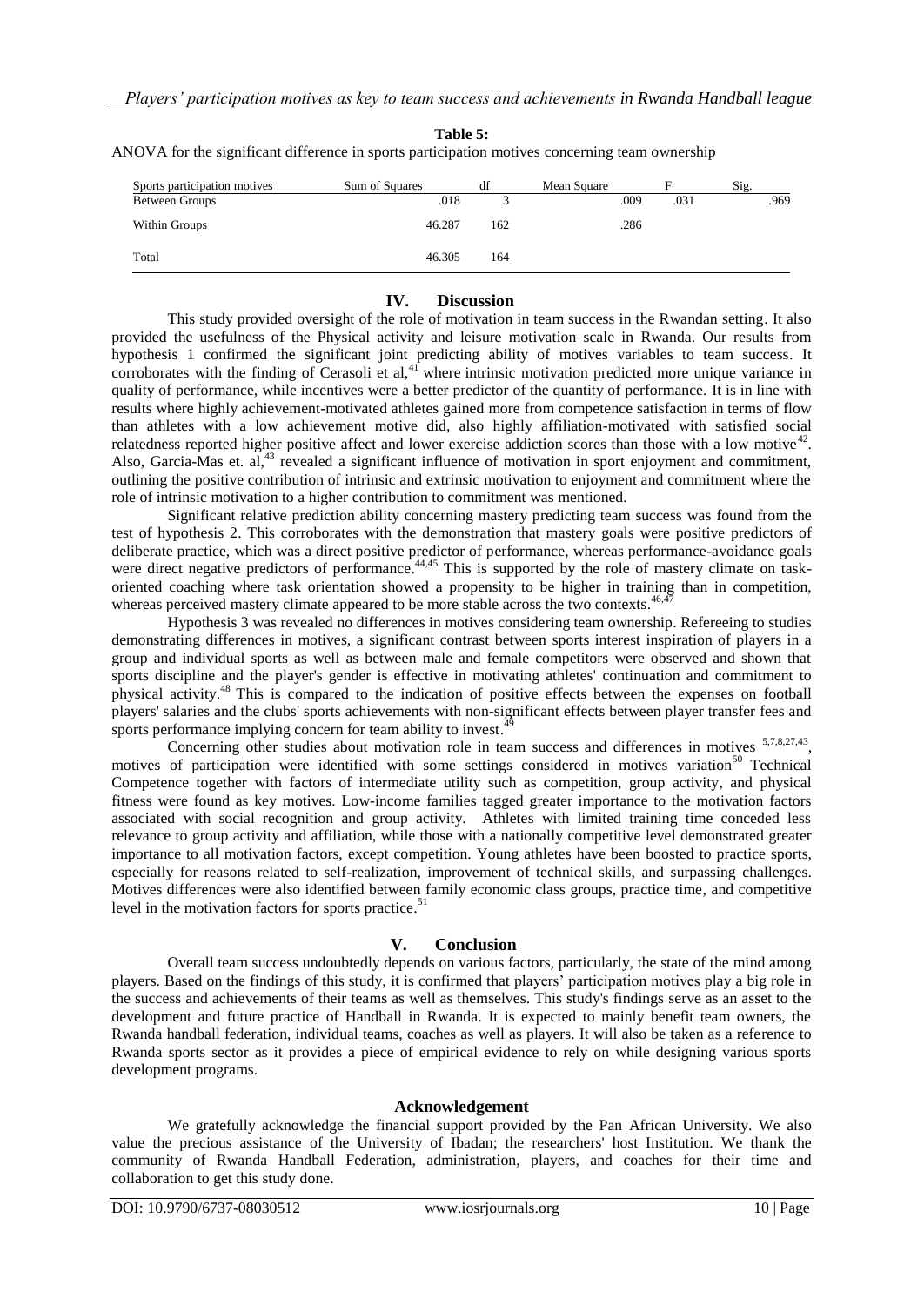#### **Authors' contributions**

FU designed the study, collected, analyzed, and interpreted data, worked on discussion and related literature, and drafted the manuscript; AOF and WFI contributed to study design, data analysis and interpretation, and manuscript development and critical review. All authors have read and approved the final version of the manuscript and agreed with the order of presentation of the authors.

#### **Competing Interests**

The authors declare that there are no competing interests.

#### **References**

- [1]. Parker, Glenn M. Team players and teamwork. *San Francisco, CA, USA*: *Jossey-Bass*, 1990.
- [2]. Morais, C. and A.R. Gomes, Pre-service routines, mental toughness and performance enhancement of young tennis athletes*. International Journal of Sports Psychology* 2019 50(2).
- [3]. Fisher, C., The Gaslighting of the Millennial Generation: How to Succeed in a Society that Blames You for Everything Gone Wrong. *Mango Media Inc* 2019.
- [4]. Dahl, M., V. Andersson, Can we recreate the" Bengan Boys" era?: A case study on Athletic Talent Development Environment and psychological needs in young handball players. *DiVA* 2015.
- [5]. Cresswell, S.L. and R.C. Eklund, Changes in athlete burnout and motivation over a 12-week league tournament. M*edicine and science in sports and exercise*, 2005. 37(11): p. 1957-1966.
- [6]. Buckley, P. and E. Doyle, Gamification and student motivation*. Interactive learning environments,* 2016. 24(6): p. 1162-1175.
- [7]. Ali, A., et al., The impact of motivation on the employee performance and job satisfaction in park (software house) sector of Peshawar, Pakistan*. International Journal of Academic Research in Business and Social Sciences*, 2016. 6(9): p. 297-310.
- [8]. Zabardast, M.A., K. Kahrizi, and K. Khaleghpanah, The relationship between organizational identity and occupational motivation of academics using the mediating role of social capital. *Sociology of Social Institutions*, 2018. 4(10): p. 139-160.
- [9]. Clark, M., et al., Mediating relationships between academic motivation, academic integration and academic performance. *Learning and Individual Differences*, 2014. 33: p. 30-38.
- [10]. Knittle, K., et al., How can interventions increase motivation for physical activity? A systematic review and meta-analysis. *Health psychology review*, 2018. 12(3): p. 211-230.
- [11]. Taormina, R.J. and J.H. Gao, Maslow and the motivation hierarchy: Measuring satisfaction of the needs. *The American journal of psychology*, 2013. 126(2): p. 155-177.
- [12]. Singh, B., G. Pathak, and B.K. Panigrahi, Seamless transfer of renewable-based microgrid between utility grid and diesel generator*. IEEE Transactions on Power Electronics*, 2017. 33(10): p. 8427-8437.
- [13]. Byrne, E., Participation and motivation in sport in relation to general mental health and social physique anxiety*. Dublin Business School* 2014.
- [14]. Horn, T.S., Social psychological and developmental perspectives on early sport specialization. *Kinesiology Review*, 2015. 4(3): p. 248-266.
- [15]. Haudenhuyse, R.P., M. Theeboom, and E.A. Skille, Towards understanding the potential of sports-based practices for socially vulnerable youth. *Sport in Society*, 2014. 17(2): p. 139-156.
- [16]. Peachey, J.W., et al., The influence of a sport-for-peace event on prejudice and change agent self-efficacy. *Journal of Sport Management,* 2015. 29(3): p. 229-244.
- [17]. Kokko, S., L.W. Green, and L. Kannas, A review of settings-based health promotion with applications to sports clubs. *Health promotion international,* 2014. 29(3): p. 494-509.
- [18]. Osai, K.V. and S.D. Whiteman, Family relationships and youth sport: Influence of siblings and parents on youth's participation, interests, and skills. *Journal of Amateur Sport,* 2017. 3(3): p. 86-105.
- [19]. Ryan, R.M. and E.L. Deci, Intrinsic and extrinsic motivations: Classic definitions and new directions. *Contemporary educational psychology*, 2000. 25(1): p. 54-67.
- [20]. Francisco Palacios, C.d., et al., The mediating role of sport self-motivation between basic psychological needs satisfaction and athlete engagement. *Psicothema* 2018, Vol. 30, No. 4, 421-426.
- [21]. Bostan, B., Player motivations: A psychological perspective. *Computers in Entertainment (CIE),* 2009. 7(2): p. 1-26.
- [22]. Dörnyei, Z., From integrative motivation to directed motivational currents: The evolution of the understanding of L2 motivation over three decades. *The Palgrave handbook of motivation for language learning*. 2019, Springer. p. 39-69.
- [23]. Amorose, A.J. and D. Anderson-Butcher, Autonomy-supportive coaching and self-determined motivation in high school and college athletes: A test of self-determination theory. *Psychology of sport and exercise*, 2007. 8(5): p. 654-670.
- [24]. Mageau, G.A. and R.J. Vallerand, The coach–athlete relationship: A motivational model. *Journal of sports science*, 2003. 21(11): p. 883-904.
- [25]. Renata, R., D. Wardiah, and M. Kristiawan, The Influence of Headmaster's Supervision and Achievement Motivation on Effective Teachers. *International Journal of Scientific & Technology Research,* 2018. 7(4): p. 44-49.
- [26]. Mladenović, M., et al., Autonomy support, controlled coaching styles and skills development in water polo*. Facta Universitatis, Series: Physical Education and Sport*, 2016: p. 341-349.
- [27]. Harrolle, M.G. and M. Klay, Understanding the role of motivation in professional athletes. *Journal of Applied Sport Management*, 2019. 11(1): p. 8.
- [28]. Cox, R.H., Sport psychology: Concepts and applications. *McGraw-hill* 1998.
- [29]. Ryan, R.M. and E.L. Deci, Overview of self-determination theory: An organismic dialectical perspective*. Handbook of selfdetermination research*, 2002. 2: p. 3-33.
- [30]. Gilbert, W.D. and P. Trudel, Role of the coach: How model youth team sport coaches frame their roles. *The sport psychologist*, 2004. 18(1): p. 21-43.
- [31]. Allen, J.B. and K. Hodge, Fostering a learning environment: Coaches and the motivational climate. *International Journal of Sports Science & Coaching*, 2006. 1(3): p. 261-277.